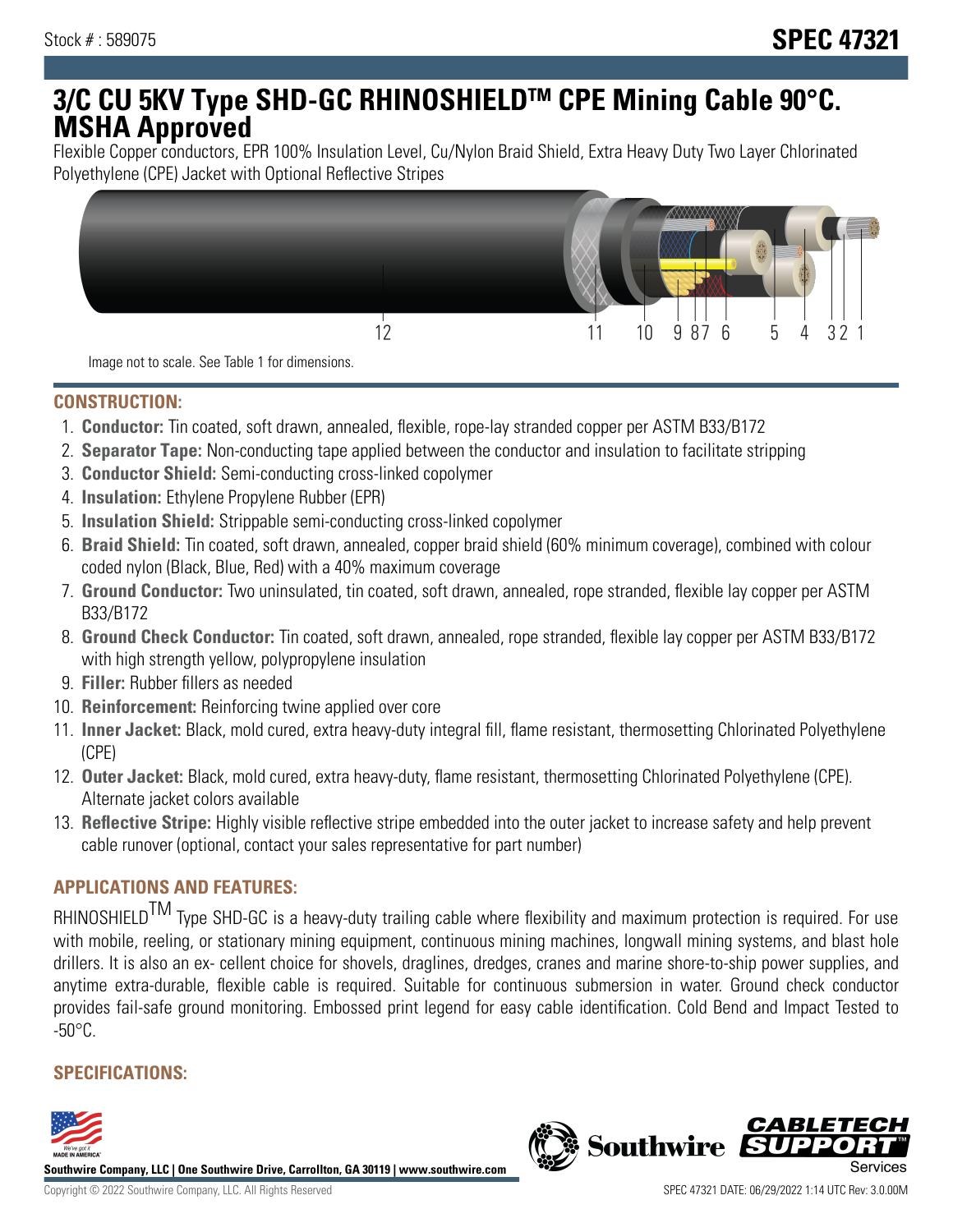- ASTM B33 Standard Specification for Tin-Coated Soft or Annealed Copper Wire
- ASTM B172 Standard Specification for Rope-Lay-Stranded Copper Conductors Having Bunch-Stranded Copper Conductors
- ICEA S-75-381 Portable and Power Feeder Cables for Use in Mines
- CSA Listed File # LL65300 FT1, FT4, FT5 CSA C22.2, No. 96 Portable Power Cables
- MSHA listed: passes MSHA flame test
- Meets or exceeds ICEA requirements as applicable for ICEA S-75-381/NEMA WC 58, ASTM B-3

## **SAMPLE PRINT LEGEND:**

SOUTHWIRE (R) RHINO<sup>TM</sup> BRAND CABLE # AWG CU 3/C EPR TYPE SHD-GC 5000V -50°C 90°C P-07-KA140005 MSHA